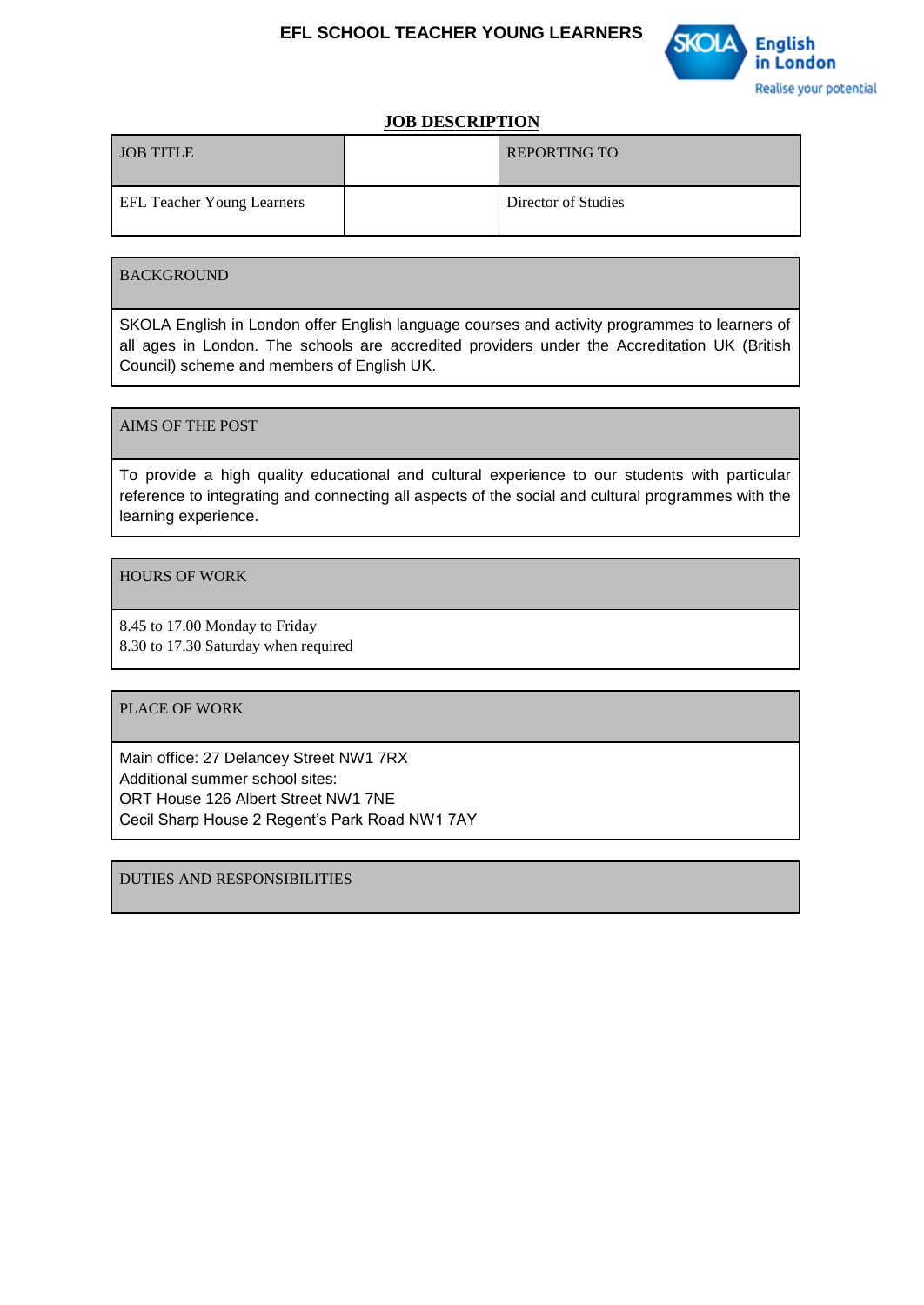

- · Arrive on time and remain at school for the duration of your contract hours. You must not leave students unsupervised if according to your timetable, you are responsible for them.
- · Teach minimum 15 hours per week.
- Supervise excursions and activities and sport when necessary. Ensure that you have, and have read and understood, all the relevant information for each activity session, including lists, equipment, itineraries maps and risk assessments. Attend a pre-excursion briefing. Lead and guide students on the activities whilst ensuring their safety and enjoyment.
- · Supervise weekend excursions as appointed by DOS/ADOS.
- · Supervise students during breaks and lunch as appointed by DOS/ADOS.
- · Notify the DOS at the earliest practical stage, but not later than 2h before due to start work, of any expected absence and provide an outline of work to be undertaken by the students during absent period.
- · Prepare for lessons thoroughly and keep updated records of all the work covered.
- · Keep updated records of students' progress, attendance and class work records. Check the register before you start teaching and report any absences to the appointed person.
- · Complete a final assessment form for all students during the afternoon prior to their final day on the course and email it to the Director of Studies.
- · Prepare lesson plans and schemes of work to be monitored by DOS/ADOS as and when requested.
- · Attend weekly administrative staff meetings with the management team.
- · Attend any teacher development meetings arranged by DOS/ADOS.
- · Prepare a lesson plan and separate set of materials for Director of Studies or Assistant Director of Studies when being observed.
- · Adhere to school policy when disciplining students and refer serious cases to the management team.
- · Cover for absent colleagues when requested by DOS/ADOS.
- · Take an equal share in ensuring that there is good order throughout the school.
- · Have due regard to all aspects of health and safety.
- · Perform actively all supervisory duties and be generally vigilant, and in *loco parentis* at all times during the school day/school activities.
- · Know your way around the school building, including the location of the first aid box and fire exits.
- · Get to know the other staff in the school and what their positions of responsibility are. Identify the first aid officer, registrar and welfare officer.
- · Participate in the staff induction
- · Induct new students who join your class on their first day: students receive a general induction to the school on their first day, but this will not include procedures which are specific to your class. Teachers are also expected to double-check information which students receive in their initial induction nervousness or limited knowledge of English may lead to a lack of understanding first time round. You should accompany new students to reception and ensure that they understand how they are getting home at the end of their first day.
- · Assist with placement testing when necessary
- Report any strange behaviour on the part of your students to DOS/ADOS/other colleagues, particularly if abuse or bullying of any kind are suspected.
- · Be alert to issues of safeguarding child protection ensuring that the welfare and safety of children attending the school is promoted and safeguarded and report any child protection concerns to the Principal/ Director of Studies
- · Complete online Safeguarding training before starting work and provide DOS the certificate (unless provided at interview)
- · Be familiar with all of your students' details as listed in your class register i.e. whether they are in accommodation with a host family, their going home arrangements, whether they have consent to leave school at lunch time and their course dates. Report to DOS/ADOS/School Administrator any problems arising in relation to these details - e.g. if a student becomes unhappy with his/her host family, or the mini-bus fails to collect a student on time, etc.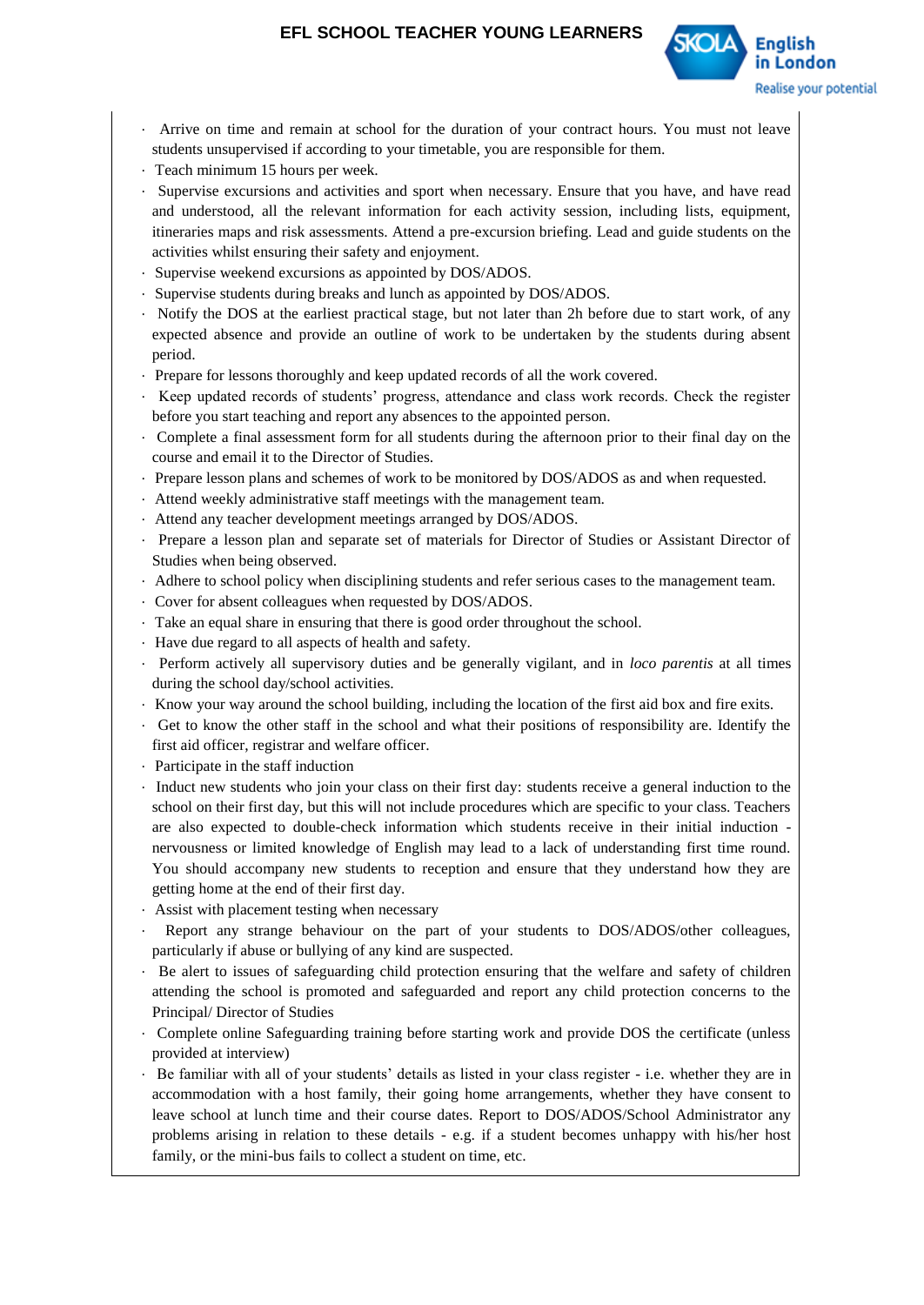

- · Check daily that your classroom is tidy and that nothing has been damaged or is missing. Anything damaged or missing should be reported to DOS.
- · Observe the school's routines and procedures and act in accordance with the Teacher's Handbook and notices or announcements made by school management.
- · Liaise with parents/ guardians/ group leaders when necessary
- · Maintain a high standard of dress, courtesy and professional relationships with all colleagues, students, parents and interested parties.
- · Show full respect for the cultures and backgrounds of all students, parents and colleagues.
- · Observe the EIL no smoking policy.
- · Undertake any exceptional duties which arise in connection with the welfare of our students. The following are examples of occurrences where staff become involved in duties outside their normal work:
	- Accompanying a student who has to attend hospital/doctor's surgery.
- Accompanying students on public transport.
- Sitting with a student who is unwell.
- · Apply common sense to the above and undertake any reasonable demands not mentioned above.

## **PERSON SPECIFICATION**

| <b>Essential</b>                                                                                    | <b>Method of</b><br>assessment | <b>Desirable</b>                                                                                                                                                                                  | <b>Method of</b><br>assessment |  |  |
|-----------------------------------------------------------------------------------------------------|--------------------------------|---------------------------------------------------------------------------------------------------------------------------------------------------------------------------------------------------|--------------------------------|--|--|
| <b>QUALIFICATIONS</b>                                                                               |                                |                                                                                                                                                                                                   |                                |  |  |
| · First degree<br>· TEFLI certificate in ELT/TESOL<br>(e.g. CELTA, Trinity TESOL or<br>equivalent)* | A/I<br>A/I                     | · Diploma in ELT/TESOL<br>(TEFLQ)<br>PGCE in TESOL<br>· YL initiated teaching<br>qualification<br>· Evidence of further personal<br>and professional<br>development<br>· First aid qualifications | A/I<br>A/I<br>A/I<br>A/I       |  |  |
| <b>KNOWLEDGE</b>                                                                                    |                                |                                                                                                                                                                                                   |                                |  |  |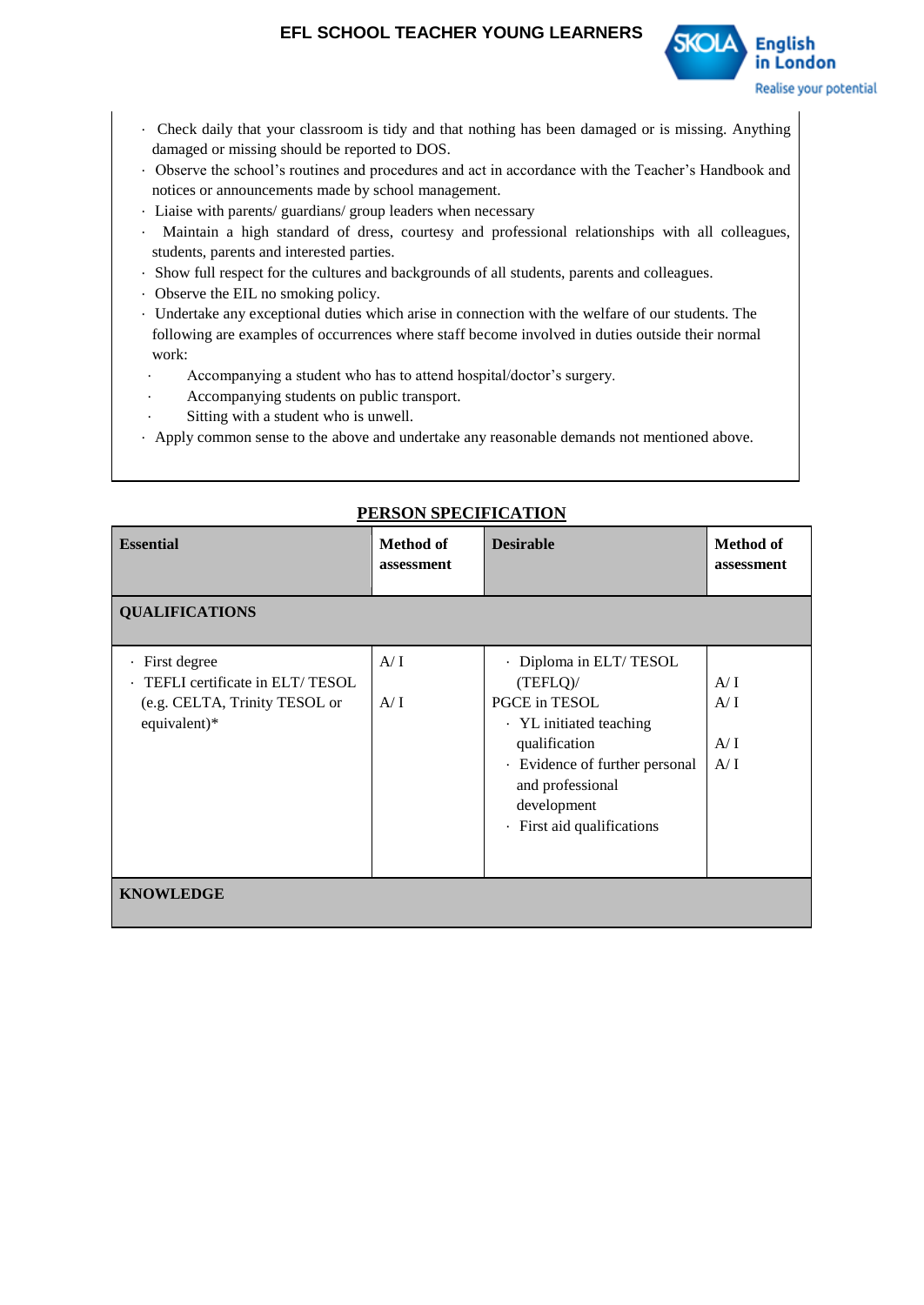

| Sound knowledge of the linguistic<br>٠<br>systems of English and ability to<br>model both spoken and written<br>English appropriately<br>· Up-to-date knowledge of<br>developments in the ELT<br>profession<br>· Understanding of other cultures<br>· Understanding of equal<br>opportunities policies | A/I<br>A/I<br>I<br>I | · Local knowledge of London<br>· Knowledge of safeguarding<br>· Knowledge of conducting<br>placement tests                                                                                                                                                                                                                                                                                                                       | A/I<br>A/I<br>A/I                     |  |  |
|--------------------------------------------------------------------------------------------------------------------------------------------------------------------------------------------------------------------------------------------------------------------------------------------------------|----------------------|----------------------------------------------------------------------------------------------------------------------------------------------------------------------------------------------------------------------------------------------------------------------------------------------------------------------------------------------------------------------------------------------------------------------------------|---------------------------------------|--|--|
| <b>EXPERIENCE</b>                                                                                                                                                                                                                                                                                      |                      |                                                                                                                                                                                                                                                                                                                                                                                                                                  |                                       |  |  |
| · Experience of preparing and<br>teaching English as a Foreign<br>Language lessons (also gained<br>during the CELTA course)<br>· Experience of lesson planning,<br>keeping records and writing<br>assessments of students' work                                                                        | A/I<br>A/I           | · Experience of teaching<br><b>Young Learners</b><br>· Experience of working in a<br>summer school<br>· Experience of teaching<br>English at different<br>proficiency levels<br>· Experience of working with<br>mixed nationality groups<br>· Experience of using<br>different teaching materials<br>· Experience of preparing<br>own teaching materials<br>· Experience of leading/<br>supervising activities and<br>excursions | A/I<br>A/I<br>I<br>I<br>I<br>I<br>A/I |  |  |
| <b>SKILLS</b>                                                                                                                                                                                                                                                                                          |                      |                                                                                                                                                                                                                                                                                                                                                                                                                                  |                                       |  |  |